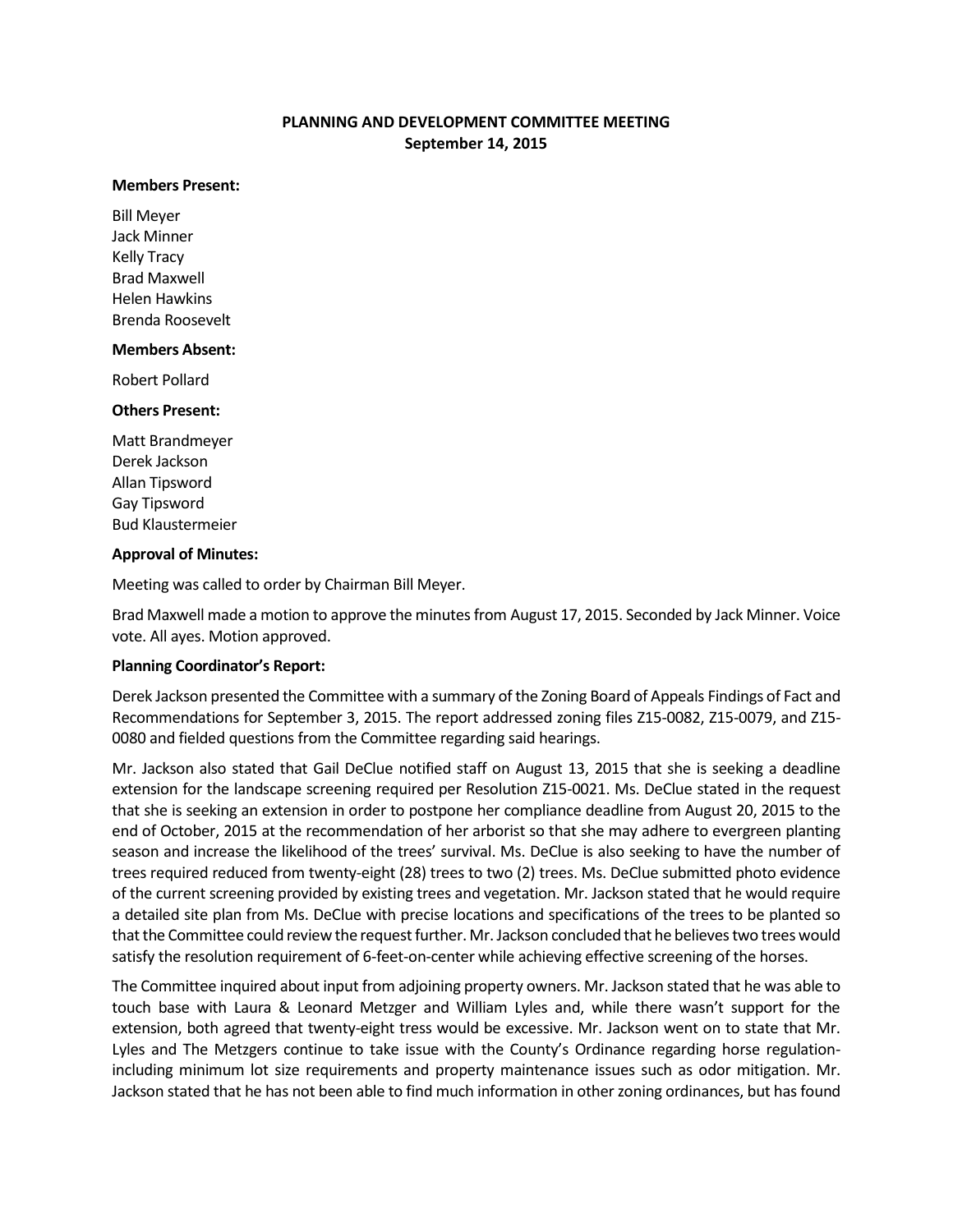some best management practices and more generalized information. Mr. Jackson stated that with guidance from the Committee, staff would be happy to move forward with researching the topic, but would like input from the equestrian community as well.

Mr. Jackson went on to present two (2) subdivision plats to the Committee. Wendell Creek Subdivision, 2<sup>nd</sup> Addition,  $3^{rd}$  Phase is a major subdivision east of the City of Troy. Mr. Jackson stated that the subdivision has been reviewed and approved by the city and that it meets Madison County zoning requirements. Mr. Jackson noted that staff recommends two conditions of approval on the application, a Letter of Credit for the amount of the improvements and new subdivision covenants prescribing improvements to and the maintenance of drainage areas. Mr. Jackson went on to present McMahon Subdivision, a 3 lot minor subdivision that also meets all of the Madison County zoning requirements. Mr. Jackson stated that staff recommends removal of an existing hen house, 15' utility easements along the front of each lot, and 15' drainage easements along the rear each lot as conditions of approval.

# **Citizens Wishing to Address the Committee:**

Allan Tipsword, property owner at 12701 Niggli Road in Highland, spoke on behalf of his petition for a zoning Variance allowing him to continue locating three (3) portable accessory buildings in the front yard setback area, six feet (6') from the side property line. Mr. Tipsword clarified that the subject accessory structures were purchased assembled, he did not build them. Mr. Tipsword stated that when he inquired with adjoining property owners, none were opposed to his request. Mr. Tipsword also cited the handicap ramp leading from the front door, stating that he could not get to the sheds if they were located in the back yard as he suffers from arthritis and currently uses his lawnmowers to get to the back yard which would not be possible if his sheds were move. He also told the Committee that the back yard was prone to flooding, making it impossible to locate his accessory structures there. Mr. Tipsword said that the sheds do not encumber the view of passing traffic and cause no harm or issues. Mr. Tipsword concluded by stating that his quality of life would be negatively impacted if he were forced to remove the sheds.

Bud Klaustermeier spoke on behalf of Wendell Creek Subdivision 2<sup>nd</sup> Addition, stating that it is a twenty-three (23) lot addition with concrete streets that will be on Troy water and sewers and Ameren electric and gas.

## **Old Business:**

None

## **New Business:**

Kelly Tracy separated Resolution Z15-0079 from Resolutions, Zoning Board of Appeals' Findings of Fact, and Recommendations for September 3, 2015.

Jack Minner made a motion to approve Resolutions, Zoning Board of Appeals' Findings of Fact, and Recommendations for September 3, 2015 (Z15-0082 and Z15-0080). Seconded by Kelly Tracy. Voice vote. All ayes. Motion approved.

Kelly Tracy made a motion to table Resolution Z15-0079 for thirty (30) days. Seconded by Helen Hawkins. Voice vote. Jack Minner, Kelly Tracy, Helen Hawkins, and Brad Maxwell voted in favor of motion. Brenda Roosevelt voted in opposition to the motion. Motion approved.

Jack Minner made a motion to approve Gail DeClue's requests regarding the landscape screening requirement of Resolution Z15-0021. Seconded by Kelly Tracy. Voice vote. All ayes. Motion Approved.

Jack Minner made a motion to approve Wendell Creek 2<sup>nd</sup> Addition – Final Subdivision Plat with all staffrecommended conditions. Seconded by Brenda Roosevelt. Voice vote. All ayes. Motion Approved.